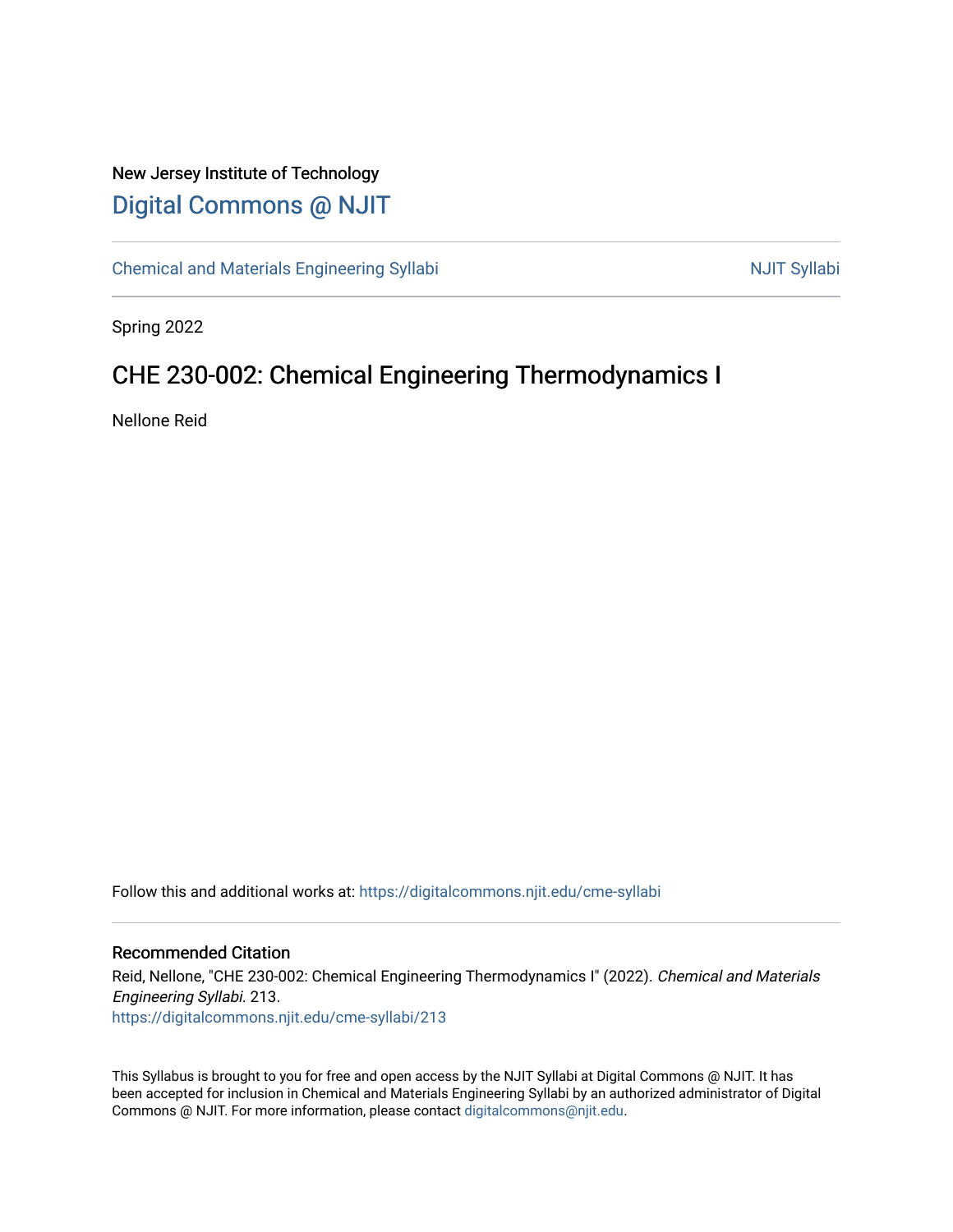## **ChE 230: Chemical Engineering Thermodynamics I Spring 2022**

**Instructor:** Dr. Nellone Reid, Senior University Lecturer **Office:** 364 Tiernan Hall, Phone: 973-596-2995, E-mail: nellone.e.reid@njit.edu **Webex Link:** <https://njit.webex.com/meet/ner3> **TA:** Ashvin Vasudevan **TA Email:** av377@njit.edu **Class Hours:** Tuesday/Thursday: 10:00 AM – 12:05 PM; Kupfrian Hall 207 **Office Hours:** Monday/Wednesday: 10:00 AM – 12:00 PM

#### Course Description and Requirements

Thermodynamics is a science and, more importantly, an engineering tool used to describe processes that involve changes in temperature, transformation of energy, and the relationships between heat and work. The three introductory courses in the sophomore year, ChE 210, ChE230 and ChE240, and ChE 342 are the basic courses in chemical engineering fundamental principles. What you learn in these three courses will appear over and over again throughout your junior and senior courses.

**Pre-Requisites:** Chem 126, (or Chem 123), Math 112, Phys 111, (or Phys 106). Corequisite Math 211 (or Math 213).

#### Course Objectives

#### **Taking this course, a motivated student will learn to:**

- Apply conservation principles (mass and energy) to evaluate the performance of simple engineering systems and cycles.
- Evaluate thermodynamic properties of simple homogeneous substances.
- Analyze processes and cycles using the second law of thermodynamics to determine maximum efficiency and performance.
- Discuss the physical relevance of the numerical values for the solutions to specific engineering problems and the physical relevance of the problems in general.
- Evaluate the validity of the numerical solutions for specific engineering problems.

#### Learning Materials

**Textbook Required:** Introduction To Chemical Engineering Thermodynamics (ISBN-13: 978- 1259696527); 8th edition; (note: That's ok if you have 7th edition)

Additional: Fundamentals of Chemical Engineering Thermodynamics, Kevin D. Dahm, Donald P. Visco (2014). ISBN: 1111580707

**Other Learning Material:** Reading lecture notes will be necessary but not sufficient for preparation for quizzes and exams. Therefore reading the textbook before each class will be necessary.

**Calculator:** A high-end calculator (TI-83, TI-84 or TI-84SE) is required for solving exam problems.

**Software:** Use of Matlab, Python or other computational software is strongly recommended for working on homework assignments.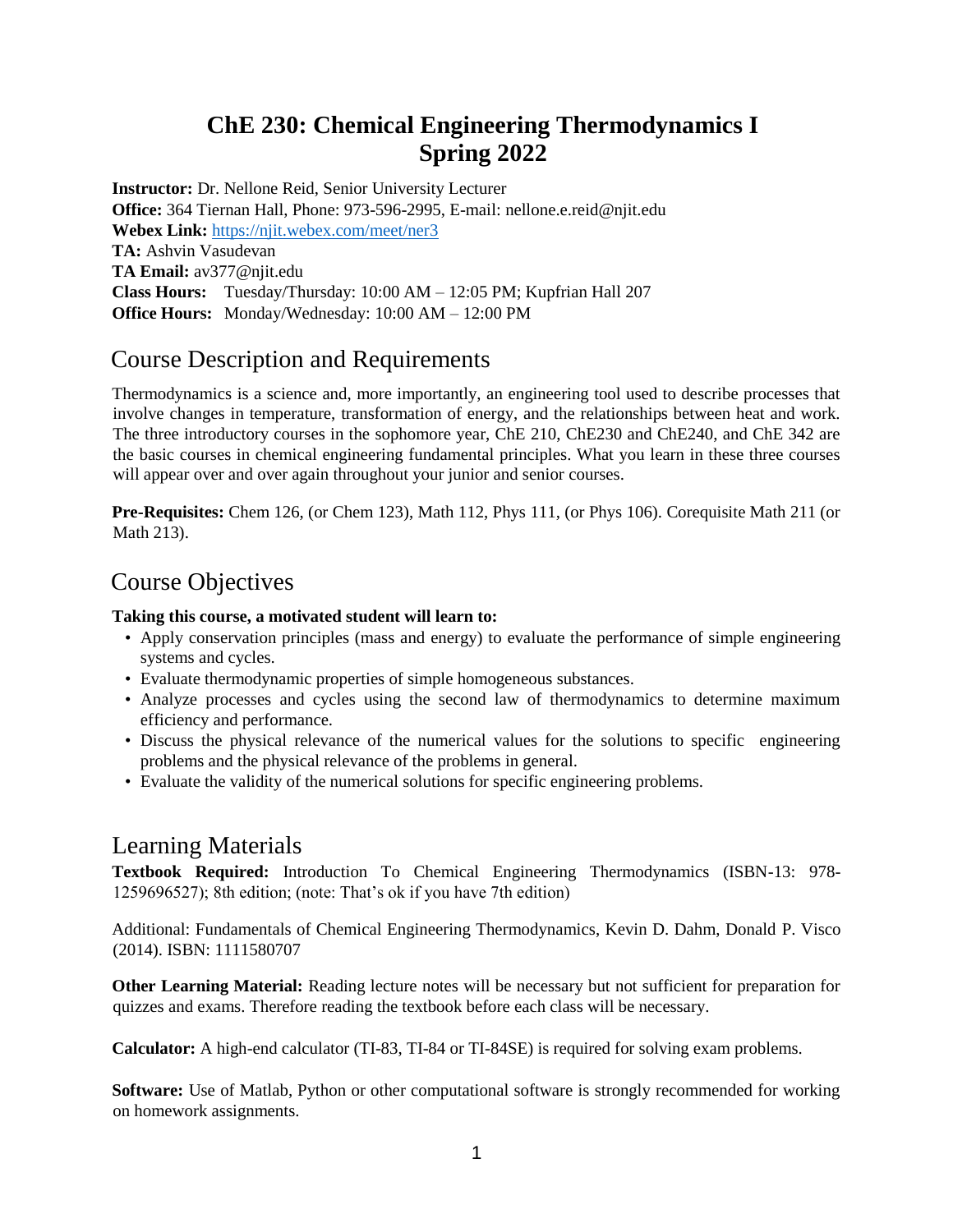# Course Outline

| Week           | <b>Date</b> | <b>Lecture Topic</b>                      | Van Ness (Ch) | <b>Assessment</b> |  |
|----------------|-------------|-------------------------------------------|---------------|-------------------|--|
| $\mathbf{1}$   | $18$ -Jan   | Introduction to Thermodynamics            | Ch.1          | Homework          |  |
|                | $20-Ian$    |                                           |               |                   |  |
| $\overline{2}$ | $25-Ian$    | First Law of Thermodynamics               | Ch. 2         | Quiz              |  |
|                | $27-Ian$    |                                           |               |                   |  |
| 3              | 1-Feb       |                                           |               | Homework          |  |
|                | 3-Feb       |                                           | Ch.3          |                   |  |
| $\overline{4}$ | 8-Feb       | Volumetric Properties of Pure Fluids      |               | Quiz              |  |
|                | 10-Feb      |                                           |               |                   |  |
| 5              | 15-Feb      |                                           |               | Homework          |  |
|                | 17-Feb      |                                           |               |                   |  |
| 6              |             | 22-Feb Exan 1 Review                      |               |                   |  |
|                | 24-Feb      |                                           |               | Exam 1            |  |
| $\overline{7}$ | 1-Mar       | Thermodynamic Properties of Fluid         | Ch. 6         |                   |  |
| 14             | 3-Mar       |                                           |               | Homework          |  |
| 8              | 8-Mar       | <b>Residual Properties</b>                |               |                   |  |
|                | 10-Mar      |                                           |               | Quiz              |  |
| 9              | 15-Mar      | <b>Spring Break</b>                       |               |                   |  |
|                | 17-Mar      |                                           |               |                   |  |
| 10             |             | 22-Mar Mixtures                           | Ch. 6         |                   |  |
|                |             | 24-Mar Heat Effects                       | Ch. 4         |                   |  |
| 11             |             | 29-Mar Exan 2 Review                      |               | Homework          |  |
|                | 31-Mar      |                                           |               | Exam 2            |  |
| 12             | 5-Apr       | <b>Heat Engines</b>                       | Ch. 8         |                   |  |
|                | 7-Apr       |                                           |               | Homework          |  |
| 13             | 12-Apr      | <b>Refrigeration Cycles</b>               | Ch. 9         |                   |  |
|                | 14-Apr      |                                           |               | Quiz              |  |
| 14             | 19-Apr      | PH Diagrams                               |               |                   |  |
|                | $21-Apr$    |                                           |               |                   |  |
| 15             |             | 26-Apr Final Review                       |               | Quiz              |  |
|                |             | 28-Apr Last Day of Classes - Final Review |               |                   |  |

# Assessment and Grading

| Homework/Quizzes | 25%   |
|------------------|-------|
| Exams            | 45%   |
| Final Exam       | 30%   |
|                  | 100\% |

**A = > 90; B+ = 89.99 – 85; B = 84.99 – 75; C = 74.99 – 65; D = 64.99 – 60; F = < 59.99**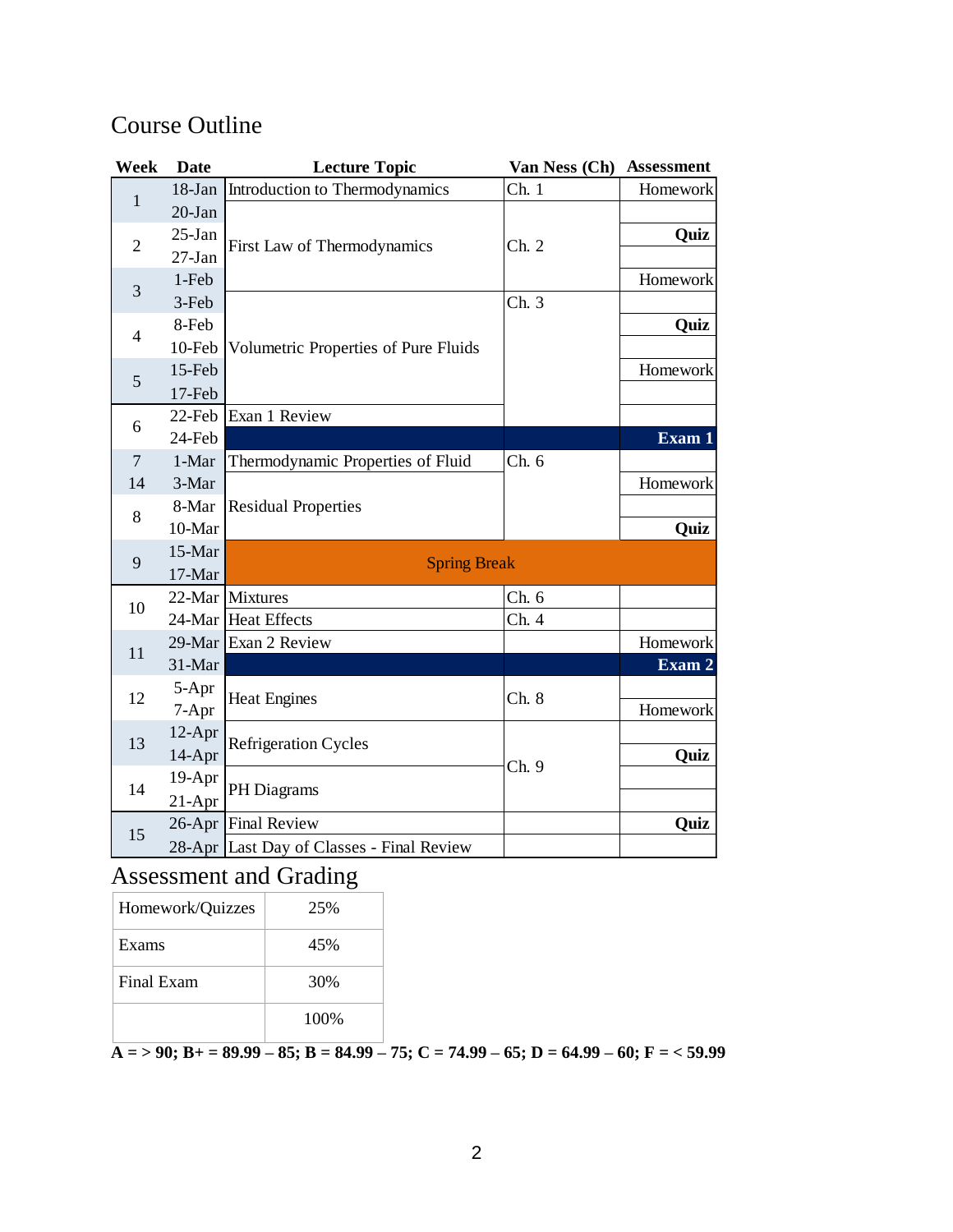### Policies

**NJIT Honor Code:** The NJIT Honor Code will be upheld and any violations will be brought to the immediate attention of the Dean of Students.

**Special Needs:** If you need accommodations due to a disability please contact Chantonette Lyles [\(Chantonette.Lyles@njit.edu;](mailto:Chantonette.Lyles@njit.edu) 973-596-5417), Associate Director of Disability Support Services, Fenster Hall Room 260 to discuss your specific needs. A Letter of Accommodation Eligibility from the Disability Support Services office authorizing your accommodations will be required.

#### Lectures

- Attendance is strongly recommended. Attendance sheet has to be signed at the beginning of each class. The examples discussed in the class are not necessarily from the main textbook and therefore missing a class will have consequences for preparation to quizzes and exams.
- The classes start at the designated time above, and the students must be in class by that time. Being late to class may have consequences for the grade, since many of the classes will start from quizzes.
- Electronic devices other than calculators (laptops, tablets, cell-phones etc.) are not permitted during the classes. No audio or video recording is allowed.
- Cellphones should be turned off during both lectures and exams and not allowed under any circumstances.
- Laptops will be permitted only if necessary for class activities.
- No eating any time during the classes.

#### Course materials, office hours and correspondence

- The course Canvas page is the main platform for delivering information about the course. All relevant course materials and assignments will be posted on Canvas, so a student should check it regularly.
- The students should upload a professional-looking head shot for their Canvas profile.
- The students are strongly encouraged to attend Office Hours held bi-weekly. Long questions, which require derivations will be discussed only during the Office Hours and will not be answered by email.
- Questions regarding grades can be discussed only during the Office Hours.
- E-mail and Canvas correspondence is intended only for quick questions. Questions which require a detailed discussion should be discussed in person during the Office Hours.
- All correspondence should be conducted in a professional style, using formal English.
- To assure quick response to your emails, please add "ChE230" in the subject of your emails.
- The instructor reserves the right not to respond to emails if the email does not have a greeting or a signature.

#### Exams and Grades

- A letter grade is based on the final score, calculated using an Excel spreadsheet in accordance with the Tables given in this syllabus. The assigned letter grade is final and cannot be negotiated.
- A student can dispute the exam scores within a week after the announcement of the score. Exam scores can be disputed during the official Office Hours, not during class time or via email.
- The graded exams must be returned within a week to be saved for the department course assessment initiative.